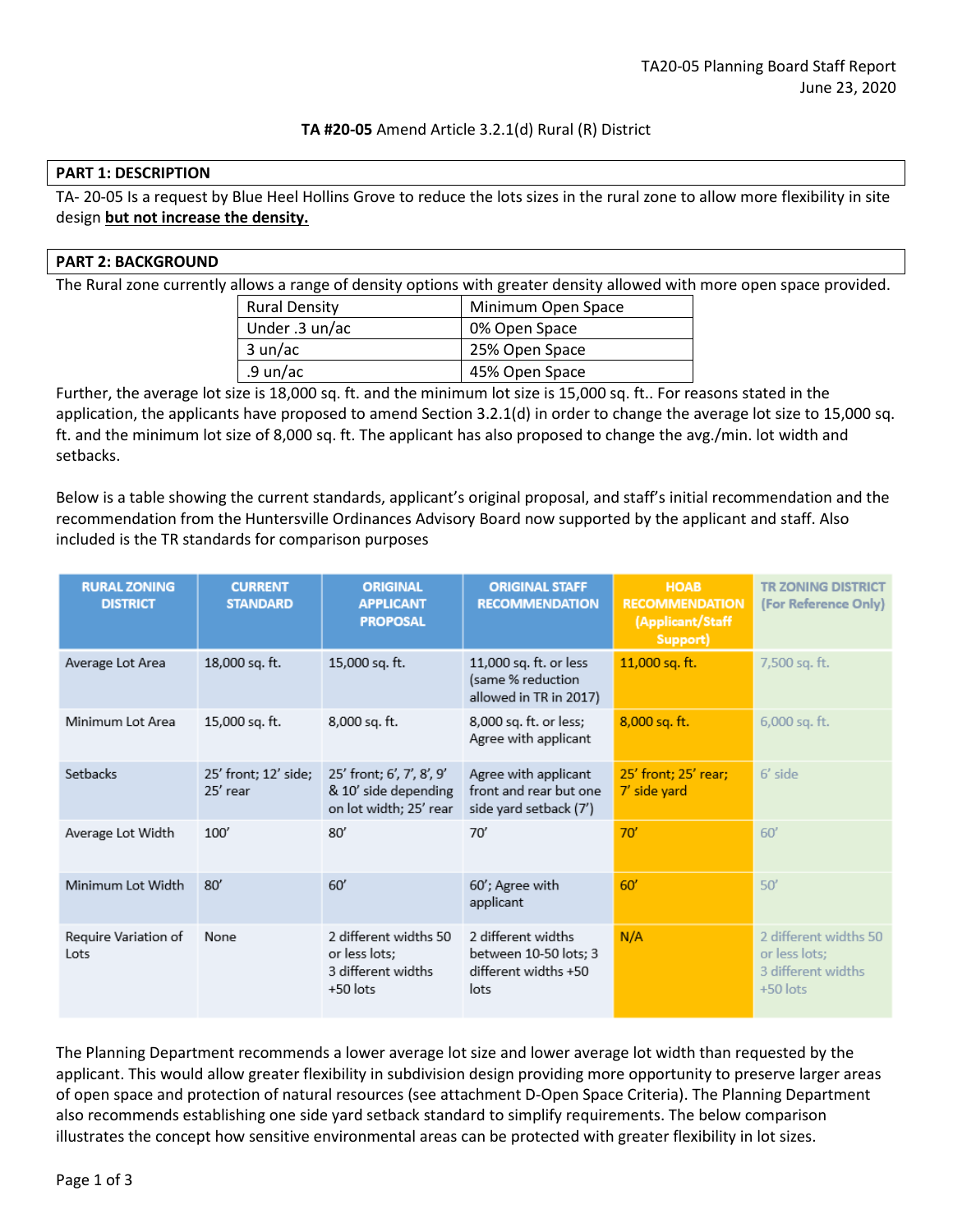

The Huntersville Ordinances Advisory Board reviewed the proposed amendment at their May 7, 2020 meeting and recommended approval of the Planning Staff proposal (8-1) **with the exception that no lot variation be required**. The HOAB believed decisions on lot size variation should be up to the developer. The applicant and Planning Department support the amendment as recommended by the Huntersville Ordinances Advisory Board.

# **PART 3: RELEVANT HUNTERSVILLE 2030 COMMUNITY PLAN AND APPLICABLE LONG RANGE PLAN SECTIONS**

The following are examples of relevant plans and polices from the 2030 Huntersville Community Plan that may be incorporated into the Board's statement of consistency for approval or denial of the request.

**Policy H-7:** Housing Affordability Support appropriate mix of housing for all income levels. Staff Commentary: Reducing the average lot size but keeping the density in the R the same CAN allow for varied lot sizes and therefore varied housing price points.

**Policy H-8:** Development in the Transitional and Rural Areas Maintain the development standards in the Transitional and Rural zones and consider adjustments if warranted by changes in the housing market. *Staff Commentary: Allowing smaller lot sizes in the R zone MAY be more appealing to people aging who want to maintain a smaller yard.*